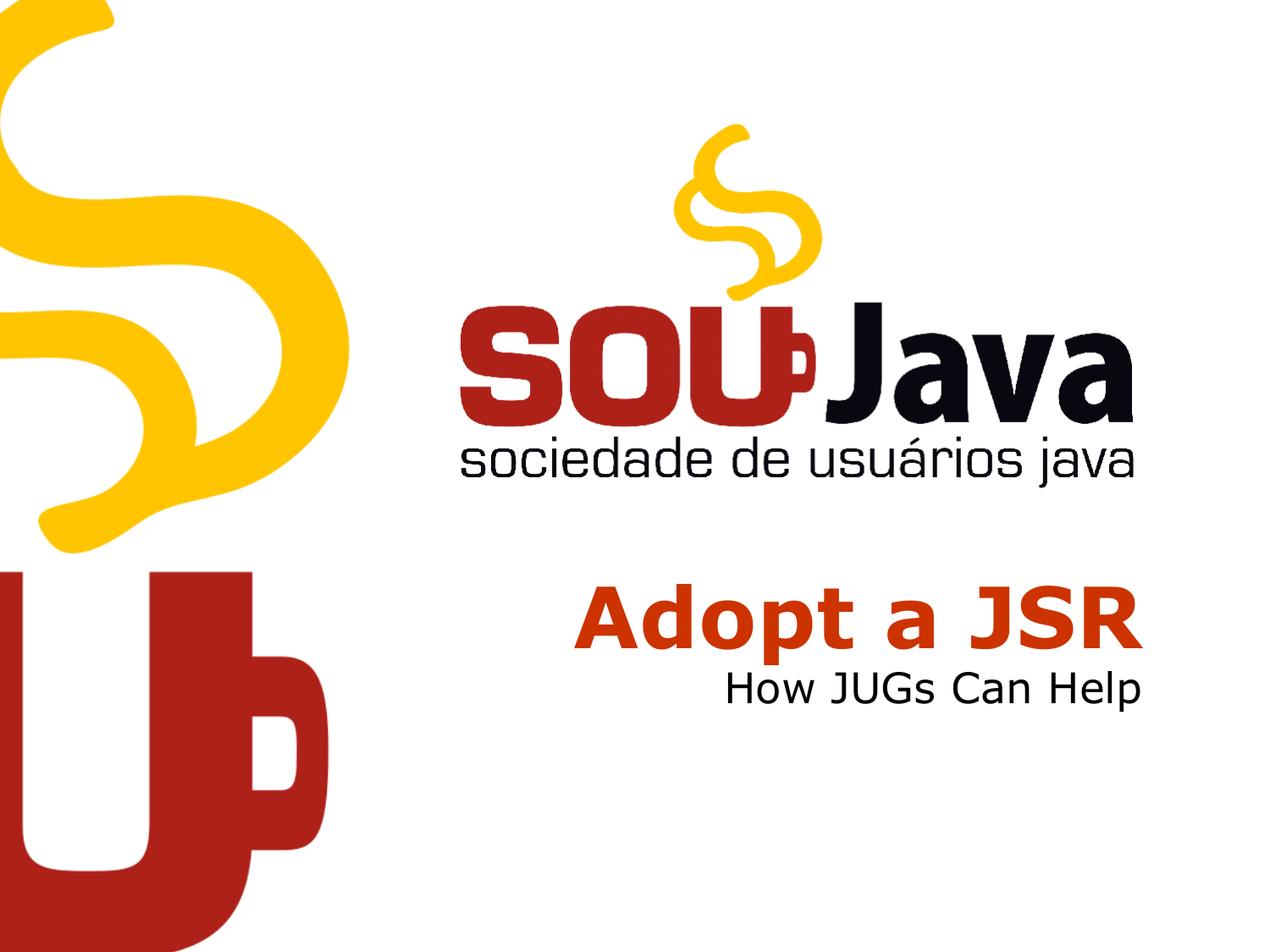## **SouJava's Adopt a JSR Effort**

- Continuation of previous JCP work
	- Now with stronger collaboration with other JUGs
- 26 members at the Adopt a JSR list
	- SouJava + 4 JUGs represented
	- Plus 15 other directors involved on votes
- 389 subscribers on "padronização" mailing list – Standards and JCP news and discussions
- 17 "in progress" JSRs in the program

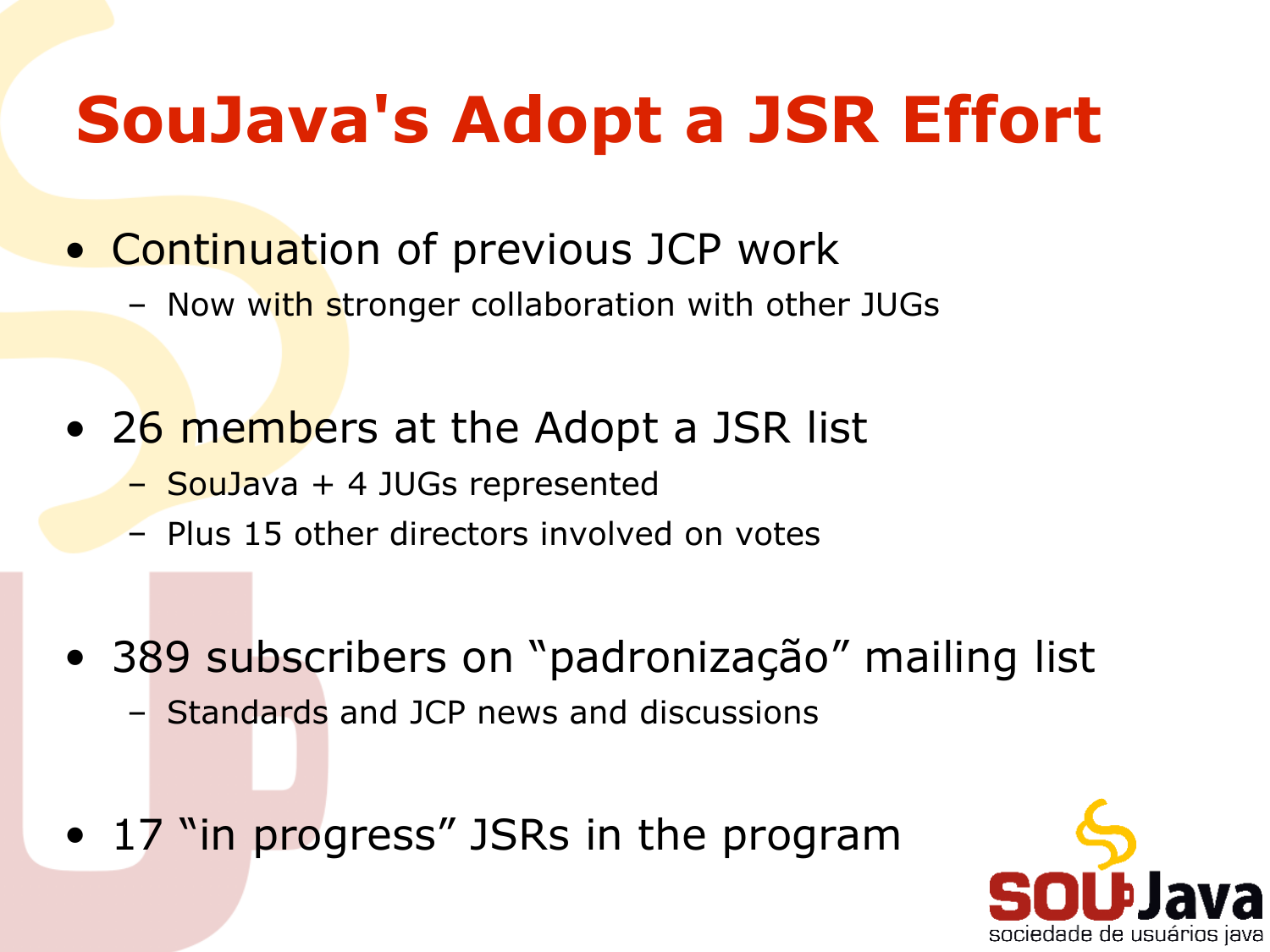#### **SouJava's JCP Participation**

#### • Spec Lead

- **Michael Santos**
	- JSR 310: Date and Time API [In Progress]

#### • Members of Expert Groups

#### – **Osvaldo Doederlein**

- JSR 176: J2SE 5.0 (Tiger) Release Contents [Final]
- **Vinicius Senger** and **Yara Senger**
	- JSR 314: JavaServer Faces 2.0 [Final]
- **Bruno Souza** and **Fábio Velloso**
	- JSR 348: Towards a new version of the Java Community Process [Final]
- Member of the Executive Committee

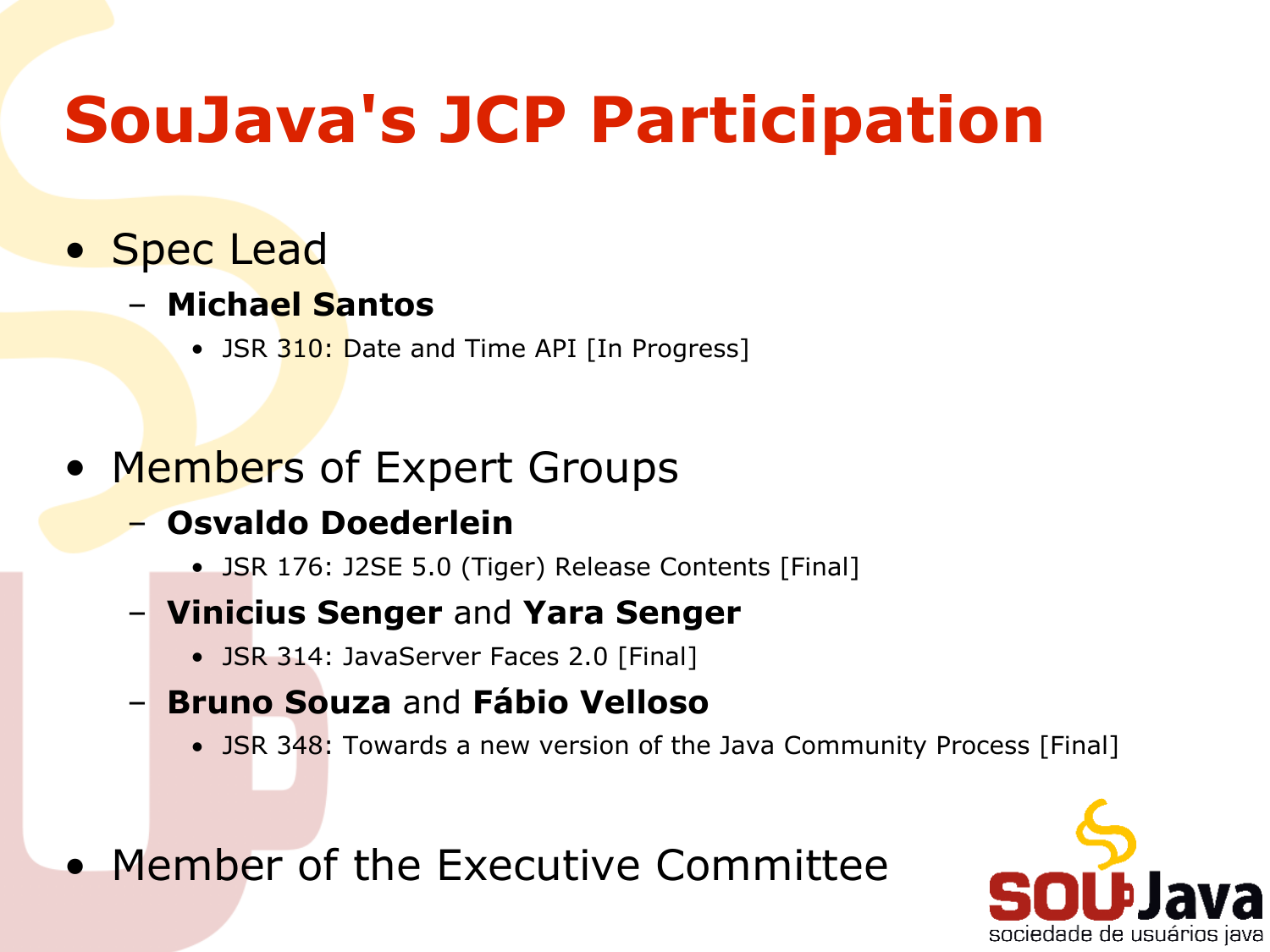## **A Community Effort!**

#### • SouJava's participation is a multi-JUG effort

- JavaBahia **Otávio Santana**
- JUG-MS **Jean Donato**
- GoJava **Marcelo Quinta**, **Raphael Adrien, Felipe Portes**
- JavaNoroeste **Thiago Vespa**
- BrasilJUGs discussion with 20+ groups
- London Java Community
	- Original idea and continuous inspiration!

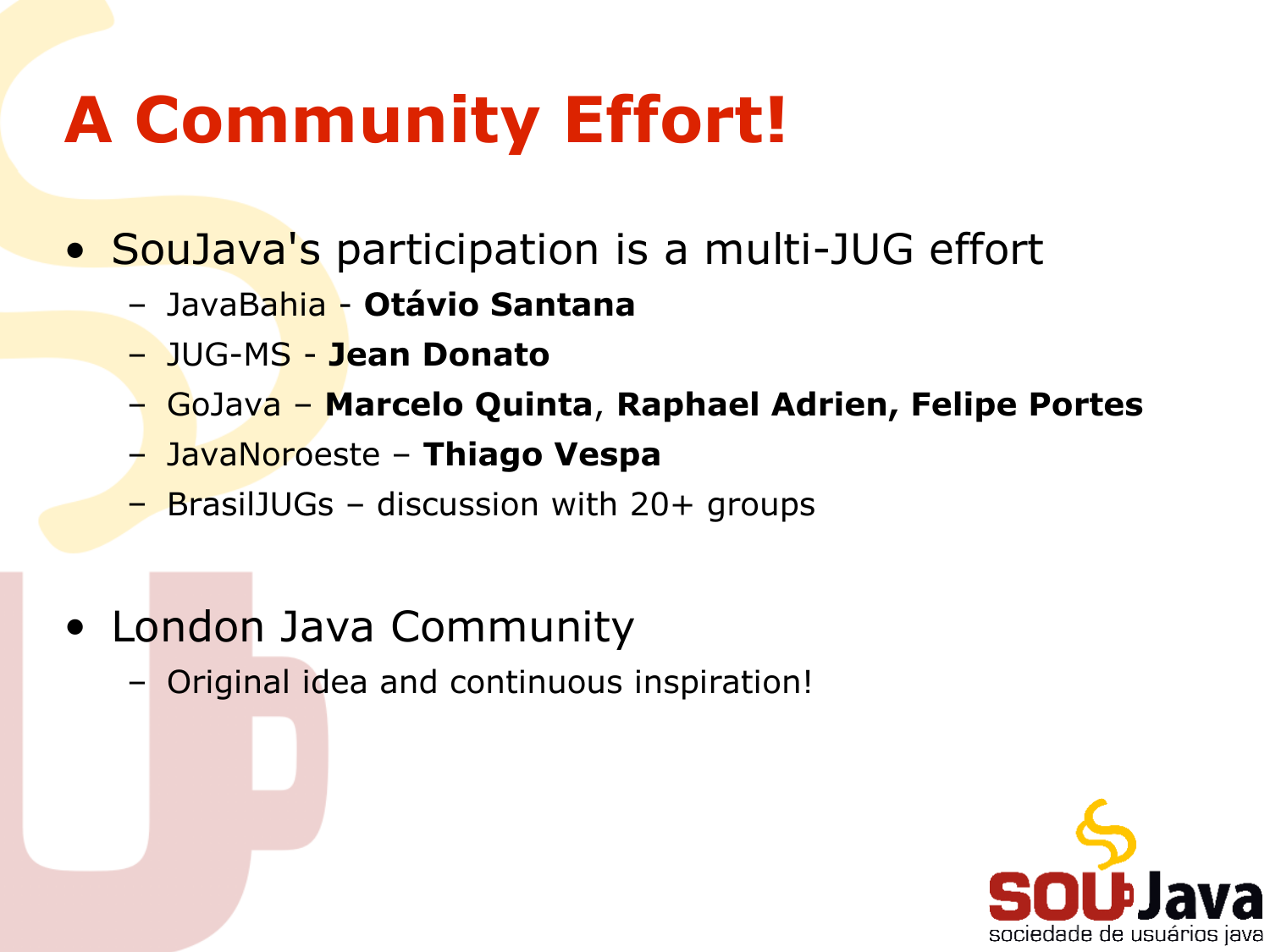## **JCPAdmin Tool – JSR Reports**

• Automatic info about JCP JSR status

• Sent daily to mailing list and organizers

• Helps us prepare for votes and reviews

From: Bruno Souza <bruno@iavaman.com.br> Date: 9 de janeiro de 2012 09:01:43 BRST Subject: [sj-jcp] Daily JSR Report - 09 Jan, 2012

- To: members@adoptajsr.java.net
- Reply-To: members@adoptajsr.java.net

Date: 09 Jan, 2012 (update scan)

The following JSRs need attention:

**JSR 338: Java Persistence 2.1** Stage: EarlyDraftReview Download page: http://jcp.org/aboutJava/communityprocess/edr/jsr338/index.html Last day: 22 Jan, 2012

ъ

JSR 354: Money and Currency API Stage: JSRReview JSR URL: http://icp.org/en/jsr/detail?id=354 Last day: 06 Feb, 2012

Sent to you by the AdoptAJSR Daily JCP info service. Data automatically extracted from http://jcp.org site.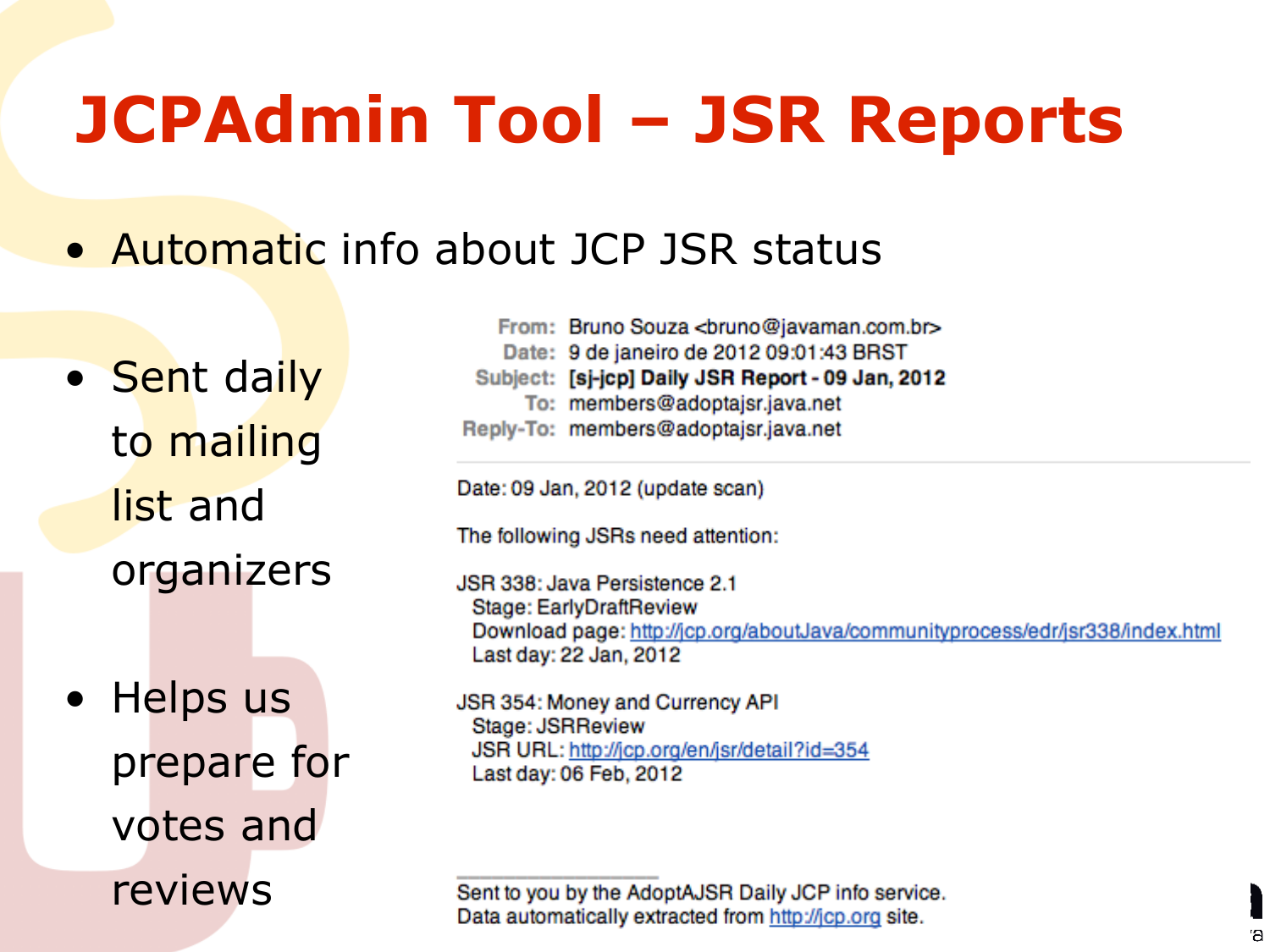## **Challenges**

- JSRs require diverse technical knowledge
	- Involve lots of people? Or focus on specific interest areas?
	- Some votes based more on transparency than technical quality
- Lack of knowledge of the JCP by Java developers
	- Hard to get up to speed
	- Guiding and setting next steps is a must
- Communication
	- Need good communications skills from participants
	- Need commitment from developers to share information

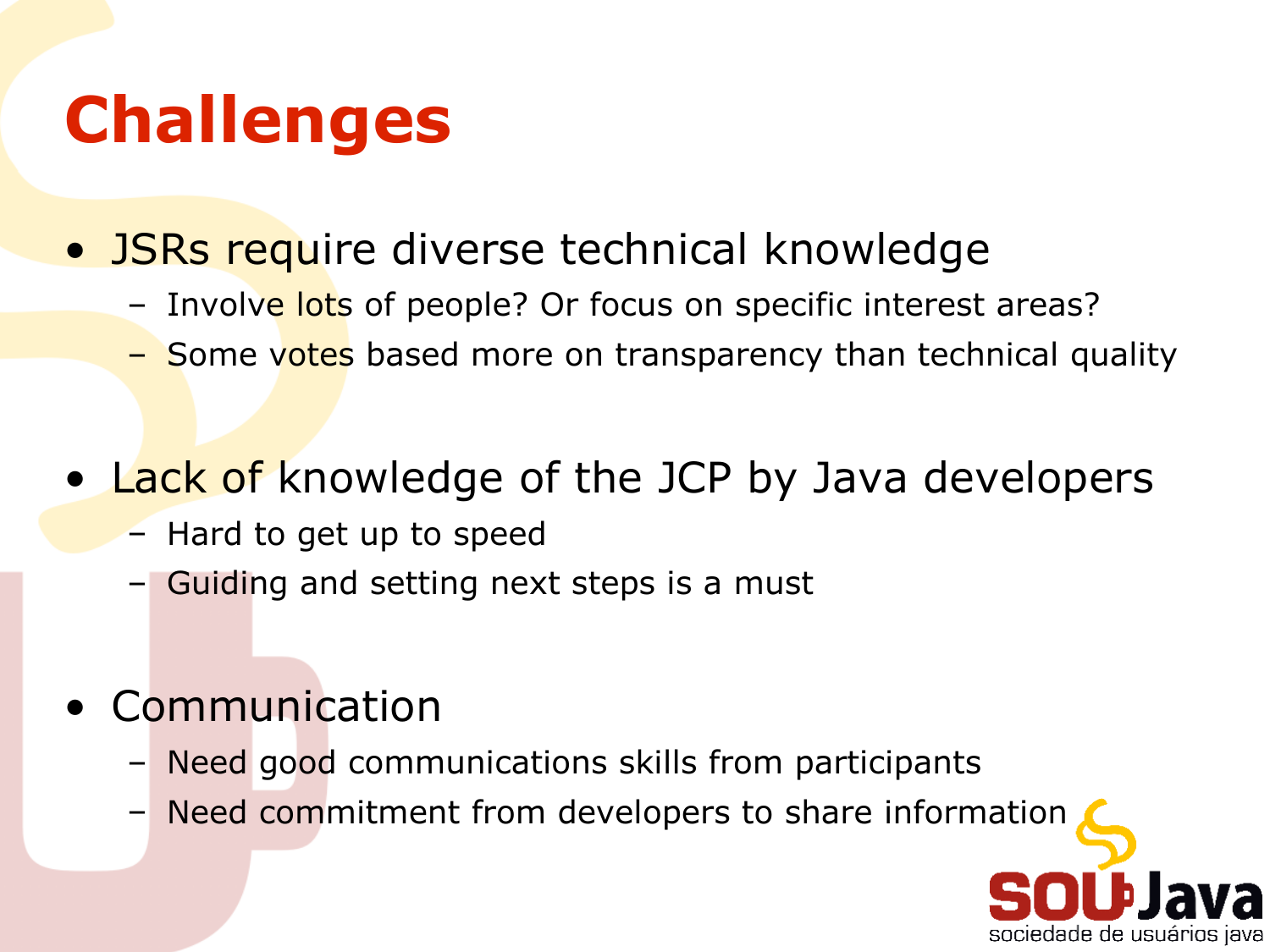## **Why developers should participate?**

- Help define the future of Java
	- Create the future: best way to predict it
- Professional Visibility
	- Curriculum, articles, presentations
- Acquiring Knowledge
	- Learn from experts/networking, early access to docs & src code

sociedade de usuários java

- Competitive Advantage
	- First to market, early access to info, setting the standards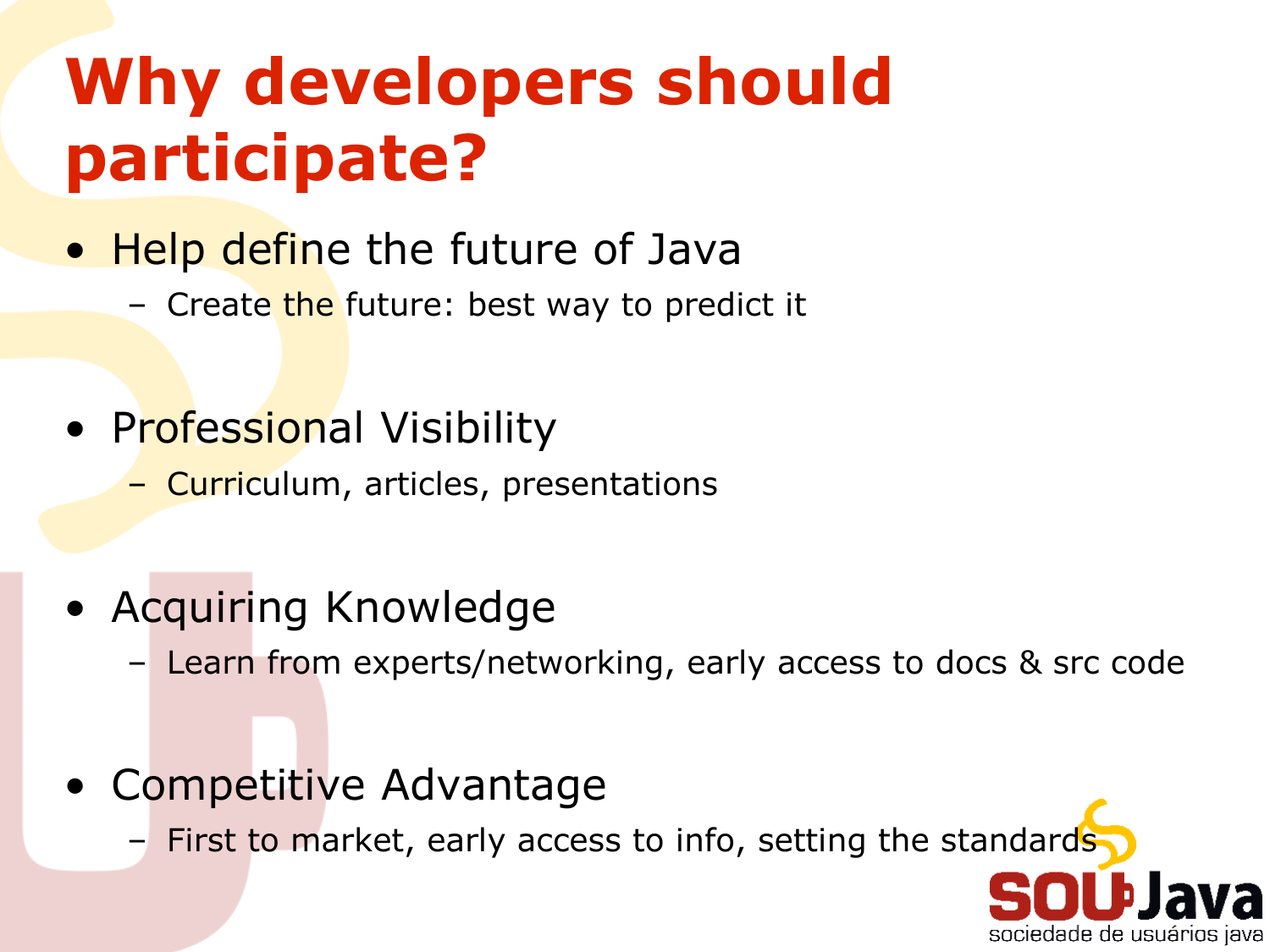#### **How JUGs Can Help?**

- Best: help your members participate
	- JUGs can offer the support for their member to shine
	- Remove barriers, reach for help, deal with the "boring" parts
- Explain the JCP
	- Developers are used to the results, not the process
	- Basic concepts, steps to participate, where to find things
- Coach
	- A political process has its difficulties!
	- Standards are slow, your support keeps the excitement

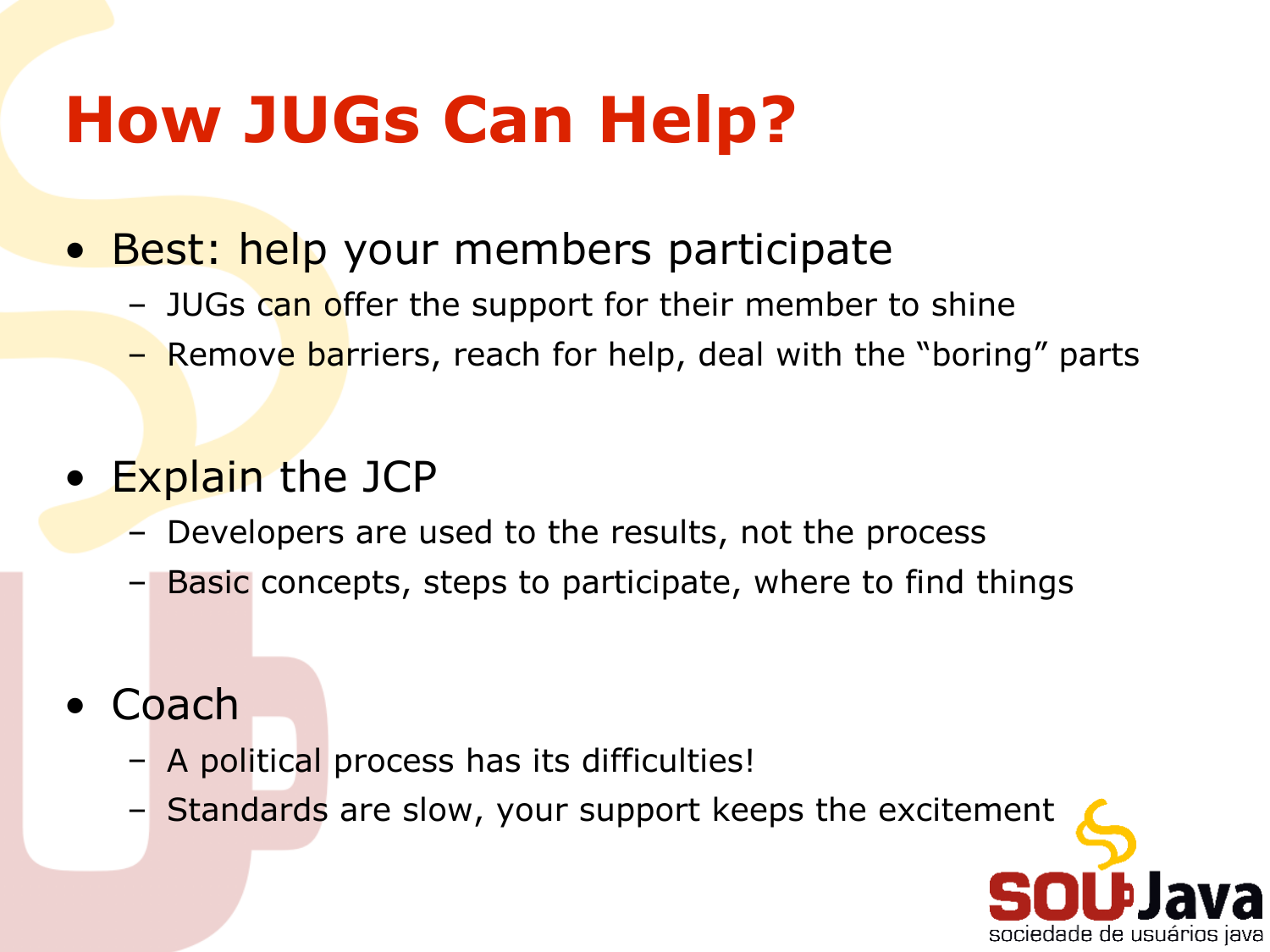#### **How JUGs Can Help?**

- Organize
	- Priorities, focus, admin activities, meetings, events
- Discuss
	- Group support dispel fears, create commitment
	- This is a long run effort, you need longevity
- Teach the technology
	- Explaining early specs spread the benefits to all your members
	- For most members, this is the value they will see

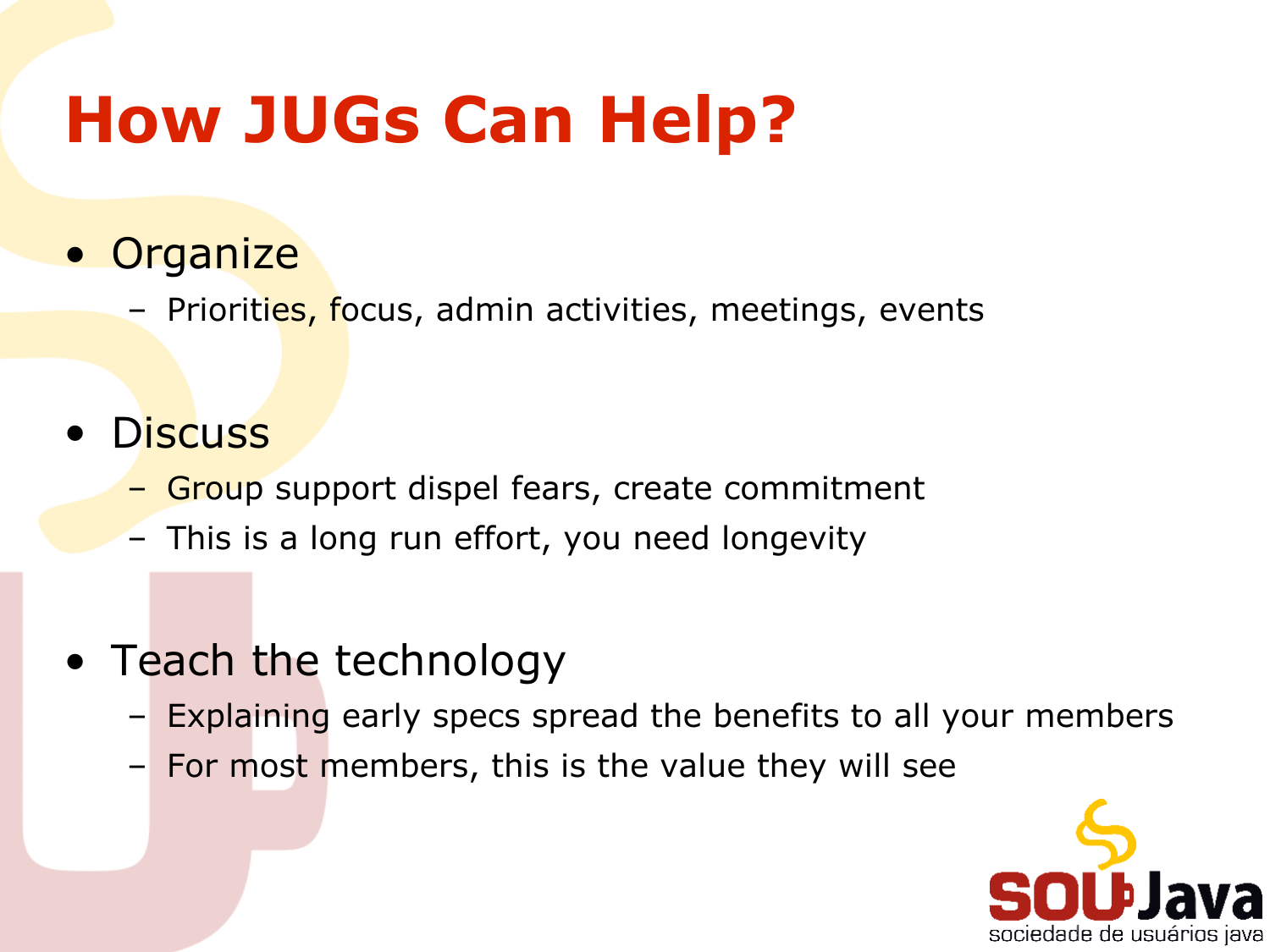#### **How JUGs Can Help?**

#### • Evangelize

- Promoting the specs in your JUG creates local celebrities
- Promote the work of your observers, your JUG, the specs
- Set the expectations
	- Developers get frustrated when things go slow
	- Understand this is a medium / long term effort
	- Developers are sometimes afraid of not being "expert enough"
	- Coach them into starting as observers  $\rightarrow$  grow to experts

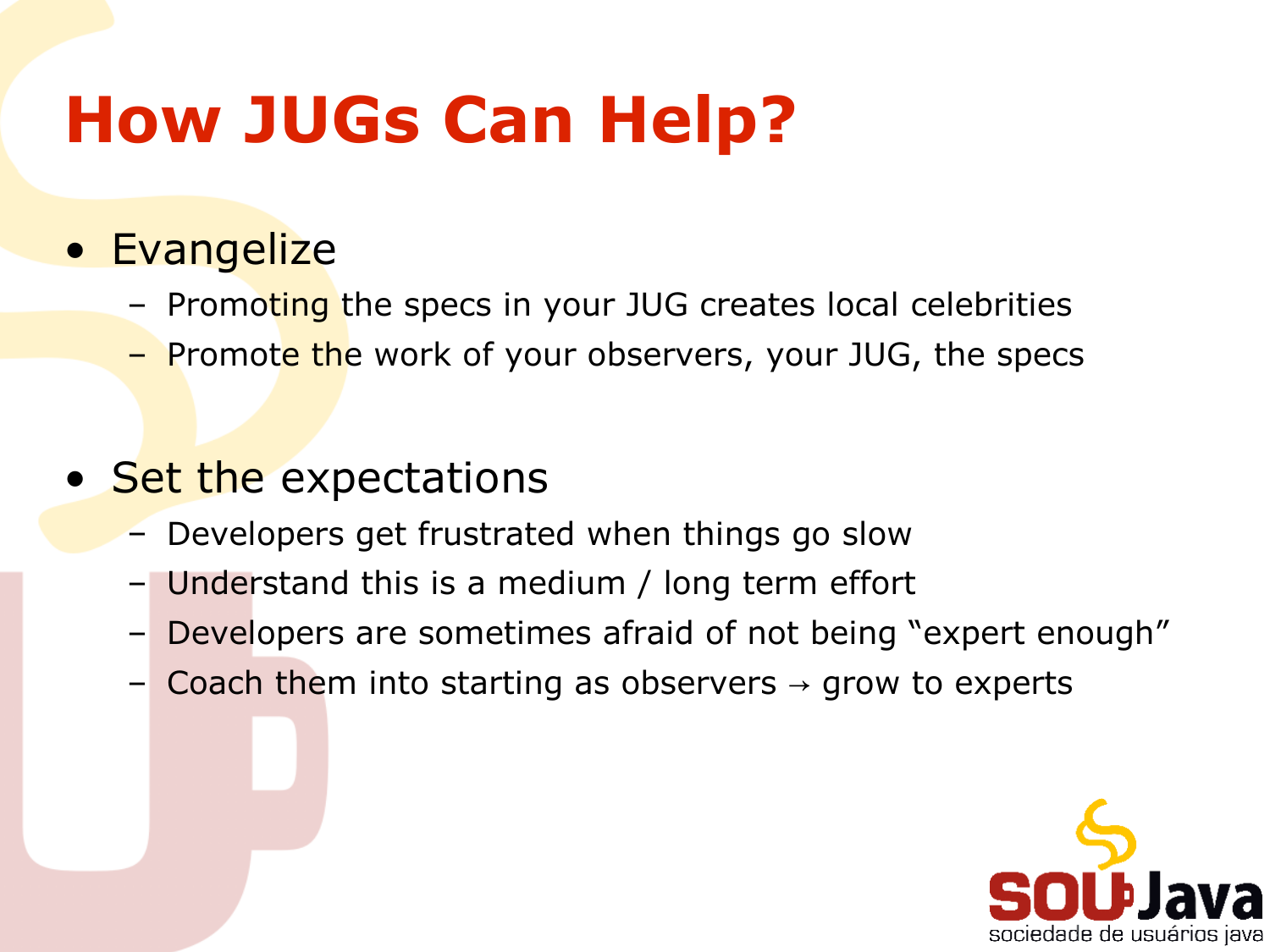## **It will help your JUG**

- Receive attention from companies
	- Big vendors, local companies: show the value of all your efforts
- Become more professional
	- Needs organization and commitment, promotes focus
- Attract people
	- Developers working together: global impact, personal benefits
- Collaborate with other JUGs
	- Being part of something larger!